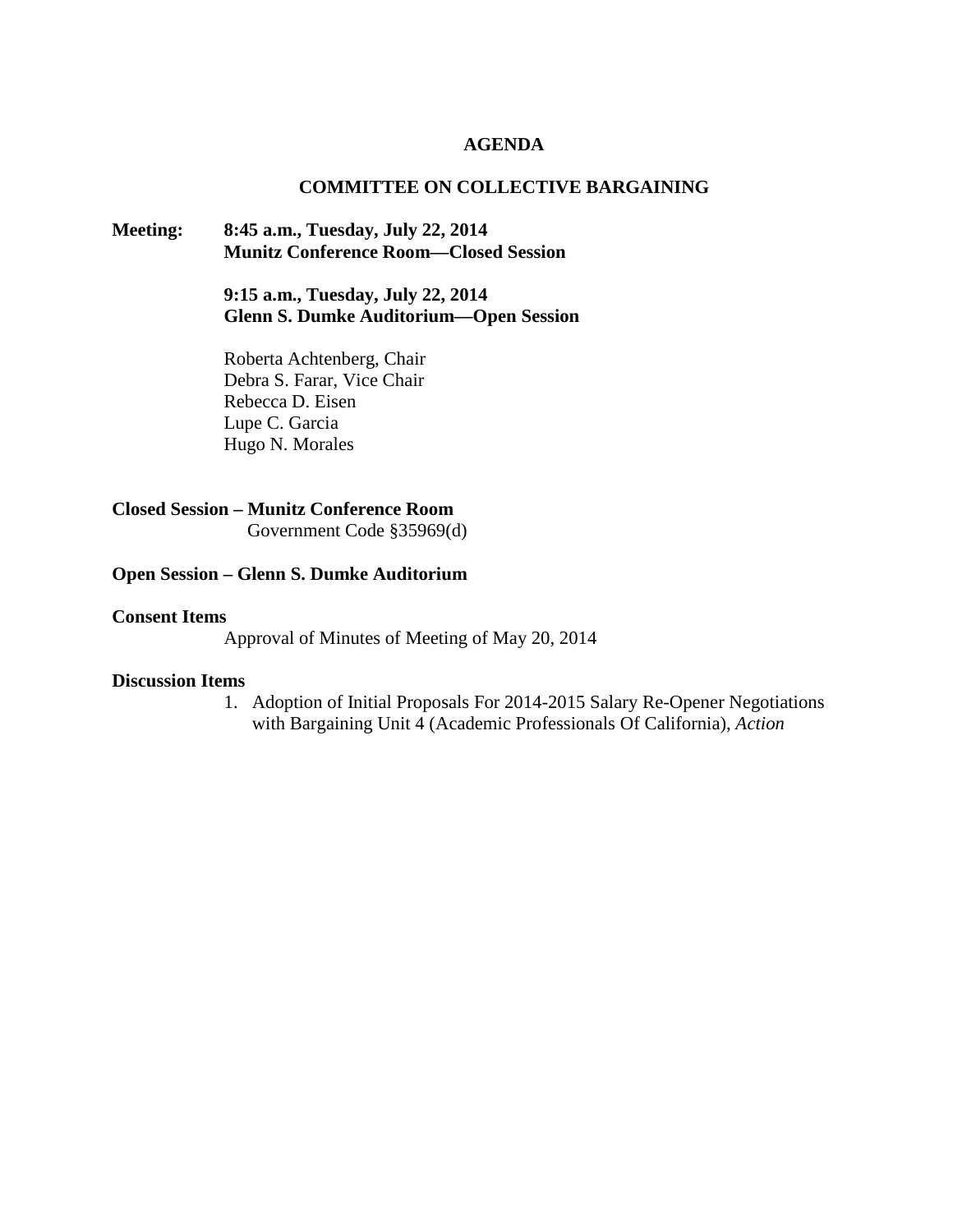# **MINUTES OF MEETING OF COMMITTEE ON COLLECTIVE BARGAINING**

**Trustees of The California State University Office of the Chancellor Glenn S. Dumke Conference Center 401 Golden Shore Long Beach, California**

**May 20, 2014**

### **Members Present**

Lou Monville, Chair Debra Farar Bob Linscheid, Chair of the Board Timothy White, Chancellor

Trustee Monville called the Committee on Collective Bargaining to order.

### **Approval of Minutes**

The minutes of the March 25, 2014 meeting were approved as submitted.

### **Public Speakers**

The Committee heard from the public speakers.

Patrick Choi, President of Academic Professionals of California introduced himself and spoke in support of a fair contract. Chris Spofera, Vice President of SETC-United spoke of the need for increased wages.

The following California State University Employees Union speakers spoke about salaries, salary structure and workplace bullying: Pat Gantt, Steve Mottaz, Phil Sacksteder, Matthew Key, Leeanne Bowes, Sandee Noda, Loretta Seva'aetasi on behalf of Diego Campos, Steve Sloan, Neil Jacklin, Nancy Kobata, Kathryn Plunkett, Gilbert Garcia, Hai-Ling Tang, Peggy Allen, Cynthia Jones-Hunter, Janine Licausi, Joan Kennedy, Jacqueline Otis, Sherry Velthuysen, Deborah Campbell, Kevin Curtis, Pete Rauch, Cyndi Olvera, Catherine Hutchinson and Alisandra Brewer.

Andy Merrifield, Chair, California Faculty Association (CFA) Bargaining Team, spoke in support of the "Take a Stand" campaign and gave an update of the current state of negotiations. Nick Von Glahn, CFA faculty Pomona, spoke on rectifying inversion and compression problems with faculty compensation. Diane Blair, CFA faculty Fresno, spoke on increased workloads and fair compensation for the faculty. Doris M. Namala, CFA faculty Dominguez Hills, spoke on